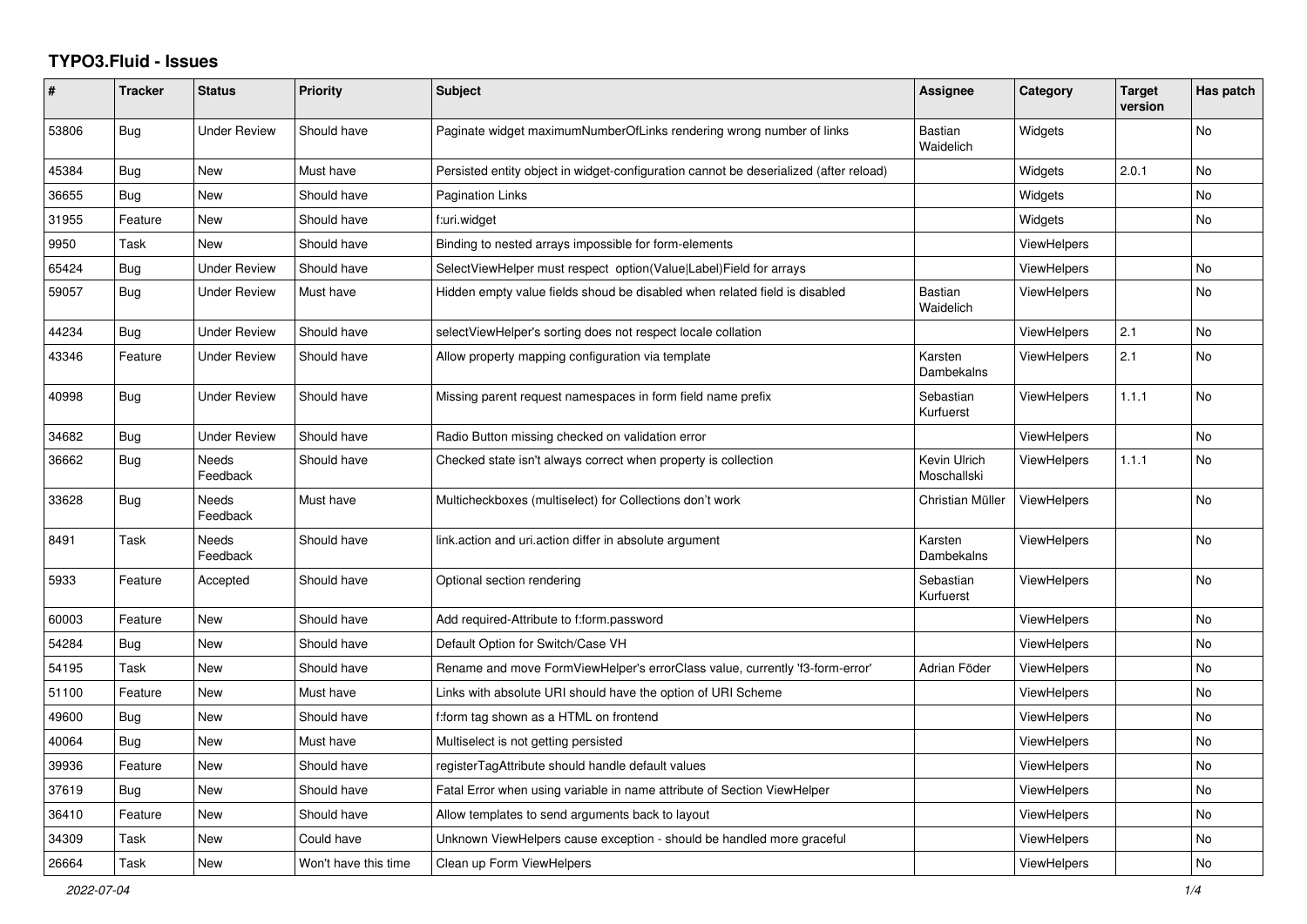| #     | <b>Tracker</b> | <b>Status</b>       | <b>Priority</b>      | Subject                                                                                                | <b>Assignee</b>        | Category    | <b>Target</b><br>version | Has patch |
|-------|----------------|---------------------|----------------------|--------------------------------------------------------------------------------------------------------|------------------------|-------------|--------------------------|-----------|
| 26658 | Task           | New                 | Won't have this time | Make Form ViewHelpers consistent                                                                       |                        | ViewHelpers |                          | No        |
| 10911 | Task           | New                 | Should have          | Tx_Fluid_ViewHelpers_Form_AbstractFormViewHelper->renderHiddenIdentityField<br>should be more reliable |                        | ViewHelpers |                          | No        |
| 8648  | Bug            | New                 | Should have          | format.crop ViewHelper should support all features of the crop stdWrap function                        |                        | ViewHelpers |                          | No        |
| 3725  | Feature        | New                 | Could have           | <b>CSS Engine</b>                                                                                      | Christian Müller       | ViewHelpers |                          | No        |
| 58862 | Bug            | Needs<br>Feedback   | Should have          | FormViewHelper doesn't accept NULL as value for \$arguments                                            | Bastian<br>Waidelich   | ViewHelpers |                          | Yes       |
| 60856 | Bug            | New                 | Must have            | Target attribute not supported by the form viewhelper                                                  |                        | ViewHelpers |                          | Yes       |
| 30937 | Bug            | New                 | Should have          | CropViewHelper stringToTruncate can't be supplied so it can't be easily extended                       |                        | ViewHelpers |                          | Yes       |
| 46289 | Bug            | Needs<br>Feedback   | Should have          | Enable Escaping Interceptor in XML request format                                                      |                        | View        | 2.0.1                    | No        |
| 8989  | Feature        | Needs<br>Feedback   | Could have           | Search path for fluid template files                                                                   |                        | View        |                          | No        |
| 60181 | Feature        | New                 | Could have           | Caching mechanism for Fluid Views/Templates                                                            |                        | View        |                          | No        |
| 45394 | Task           | New                 | Should have          | Forwardport Unit test for standalone view                                                              |                        | View        |                          | No        |
| 43072 | Task           | New                 | Should have          | Remove TOKENS for adding templates fallback in Backporter                                              |                        | View        |                          | No        |
| 38369 | Bug            | New                 | Must have            | Resource ViewHelpers should not fall back to request package                                           |                        | View        |                          | No        |
| 4704  | Feature        | New                 | Should have          | Improve parsing exception messages                                                                     |                        | Core        |                          |           |
| 1907  | Feature        | New                 | Could have           | Default values for view helpers based on context                                                       |                        | Core        |                          |           |
| 46257 | Feature        | <b>Under Review</b> | Should have          | Add escape sequence support for Fluid                                                                  |                        | Core        |                          | No        |
| 33394 | Feature        | Needs<br>Feedback   | Should have          | Logical expression parser for BooleanNode                                                              | <b>Tobias Liebig</b>   | Core        |                          | No        |
| 62346 | Feature        | New                 | Could have           | f:comment should have high precende                                                                    |                        | Core        | 3.x                      | No        |
| 39990 | Bug            | New                 | Should have          | Same form twice in one template: hidden fields for empty values are only rendered<br>once              |                        | Core        |                          | No        |
| 33551 | Bug            | New                 | Must have            | View helper values break out of a partial scope                                                        | Sebastian<br>Kurfuerst | Core        |                          | No        |
| 30555 | Feature        | New                 | Could have           | Make TagBuilder more extensible                                                                        |                        | Core        |                          | No        |
| 27607 | Bug            | New                 | Must have            | Make Fluid comparisons work when first element is STRING, second is NULL.                              |                        | Core        |                          | No        |
| 12863 | Bug            | New                 | Should have          | Attributes of a viewhelper can't contain a '-'                                                         | Sebastian<br>Kurfuerst | Core        |                          | No        |
| 10472 | Feature        | New                 | Could have           | Fluid Standalone distribution                                                                          |                        | Core        |                          | No        |
| 3481  | Bug            | New                 | Should have          | Use ViewHelperVariableContainer in PostParseFacet                                                      |                        | Core        |                          | No        |
| 51239 | Bug            | <b>Under Review</b> | Must have            | AbstractViewHelper use incorrect method signature for "\$this->systemLogger->log()"                    | Adrian Föder           | Core        |                          | Yes       |
| 32035 | Task           | New                 | Should have          | Improve fluid error messages                                                                           |                        | Core        |                          | Yes       |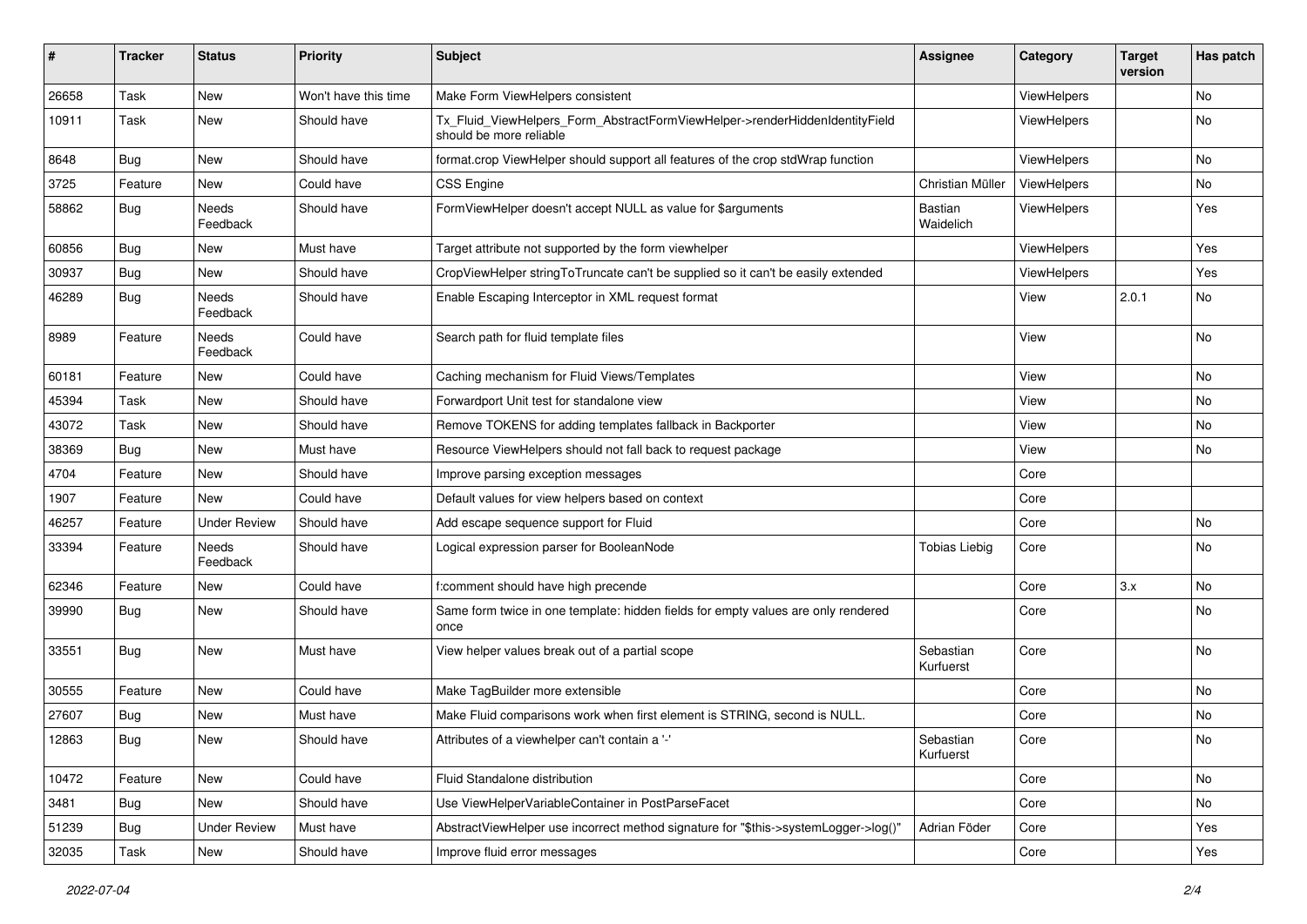| #     | <b>Tracker</b> | <b>Status</b>       | <b>Priority</b> | <b>Subject</b>                                                                                       | <b>Assignee</b>        | Category | <b>Target</b><br>version | Has patch |
|-------|----------------|---------------------|-----------------|------------------------------------------------------------------------------------------------------|------------------------|----------|--------------------------|-----------|
| 7608  | Feature        | New                 | Could have      | Configurable shorthand/object accessor delimiters                                                    |                        | Core     |                          | Yes       |
| 52536 | <b>Bug</b>     | <b>Under Review</b> | Should have     | Errorclass not set if no property-attribute set                                                      |                        |          |                          |           |
| 45345 | Feature        | Needs<br>Feedback   | Should have     | Easy to use comments for fluid that won't show in output                                             |                        |          |                          |           |
| 9005  | Feature        | Accepted            | Could have      | Fluid Template Analyzer (FTA)                                                                        | Sebastian<br>Kurfuerst |          |                          |           |
| 48355 | Feature        | New                 | Could have      | Assign output of viewhelper to template variable for further processing.                             |                        |          |                          |           |
| 13045 | Bug            | New                 | Should have     | Entity decode of strings are different between if-conditions and output of variable                  |                        |          |                          |           |
| 9514  | Feature        | New                 | Should have     | Support explicit Array Arguments for ViewHelpers                                                     |                        |          |                          |           |
| 55008 | Bug            | <b>Under Review</b> | Should have     | Interceptors should be used in Partials                                                              | Christian Müller       |          |                          | No.       |
| 52640 | Feature        | <b>Under Review</b> | Should have     | Create an UnlessViewHelper as opposite to the IfViewHelper                                           | Marc Neuhaus           |          |                          | No        |
| 50888 | <b>Bug</b>     | <b>Under Review</b> | Should have     | WSOD by changing name of section and if Fluid caches are generated                                   |                        |          |                          | No        |
| 49756 | Feature        | <b>Under Review</b> | Should have     | Select values by array key in checkbox viewhelper                                                    |                        |          |                          | No        |
| 47006 | Bug            | <b>Under Review</b> | Should have     | widget identifier are not unique                                                                     |                        |          |                          | No.       |
| 5636  | Task           | <b>Under Review</b> | Must have       | Form_RadioViewHelper and CheckBoxViewHelper miss check for existing object<br>before it is accessed. |                        |          |                          | No        |
| 46091 | Task           | Needs<br>Feedback   | Should have     | Show source file name and position on exceptions during parsing                                      |                        |          |                          | No        |
| 3291  | Feature        | Needs<br>Feedback   | Should have     | Cacheable viewhelpers                                                                                |                        |          |                          | No        |
| 28551 | Bug            | Accepted            | Should have     | (v4) backport VHTest                                                                                 | Sebastian<br>Kurfuerst |          |                          | No        |
| 60271 | Feature        | New                 | Should have     | Paginate viewhelper, should also support arrays                                                      |                        |          |                          | No        |
| 58983 | Bug            | New                 | Should have     | format.date does not respect linebreaks and throws exception                                         |                        |          |                          | No        |
| 58921 | Bug            | New                 | Should have     | f:form.* VHs crash if NOT inside f:form but followed by f:form                                       |                        |          |                          | No        |
| 57885 | Bug            | New                 | Must have       | Inputs are cleared from a second form if the first form produced a vallidation error                 |                        |          |                          | No        |
| 56237 | Task           | New                 | Should have     | in-line (Condition) ViewHelpers should not evaluate on parsing                                       |                        |          |                          | No        |
| 52591 | <b>Bug</b>     | New                 | Should have     | The Pagination Widget broken for joined objects                                                      |                        |          |                          | No        |
| 52419 | Bug            | New                 | Should have     | Wrong PHPDocs notation for default value inline f:translate viewhelper                               |                        |          | 2.0                      | No        |
| 51277 | Feature        | New                 | Should have     | ViewHelper context should be aware of actual file occurrence                                         |                        |          |                          | No        |
| 49038 | Bug            | New                 | Must have       | form.select does not select the first item if prependOptionValue is used                             |                        |          |                          | No        |
| 47669 | Task           | New                 | Should have     | FormViewHelper does not define the default request method                                            |                        |          |                          | No        |
| 46545 | Feature        | New                 | Should have     | Better support for arrays in options of SelectViewHelper                                             |                        |          |                          | No        |
| 45153 | Feature        | New                 | Should have     | f:be.menus.actionMenuItem - Detection of the current select option is insufficient                   |                        |          |                          | No        |